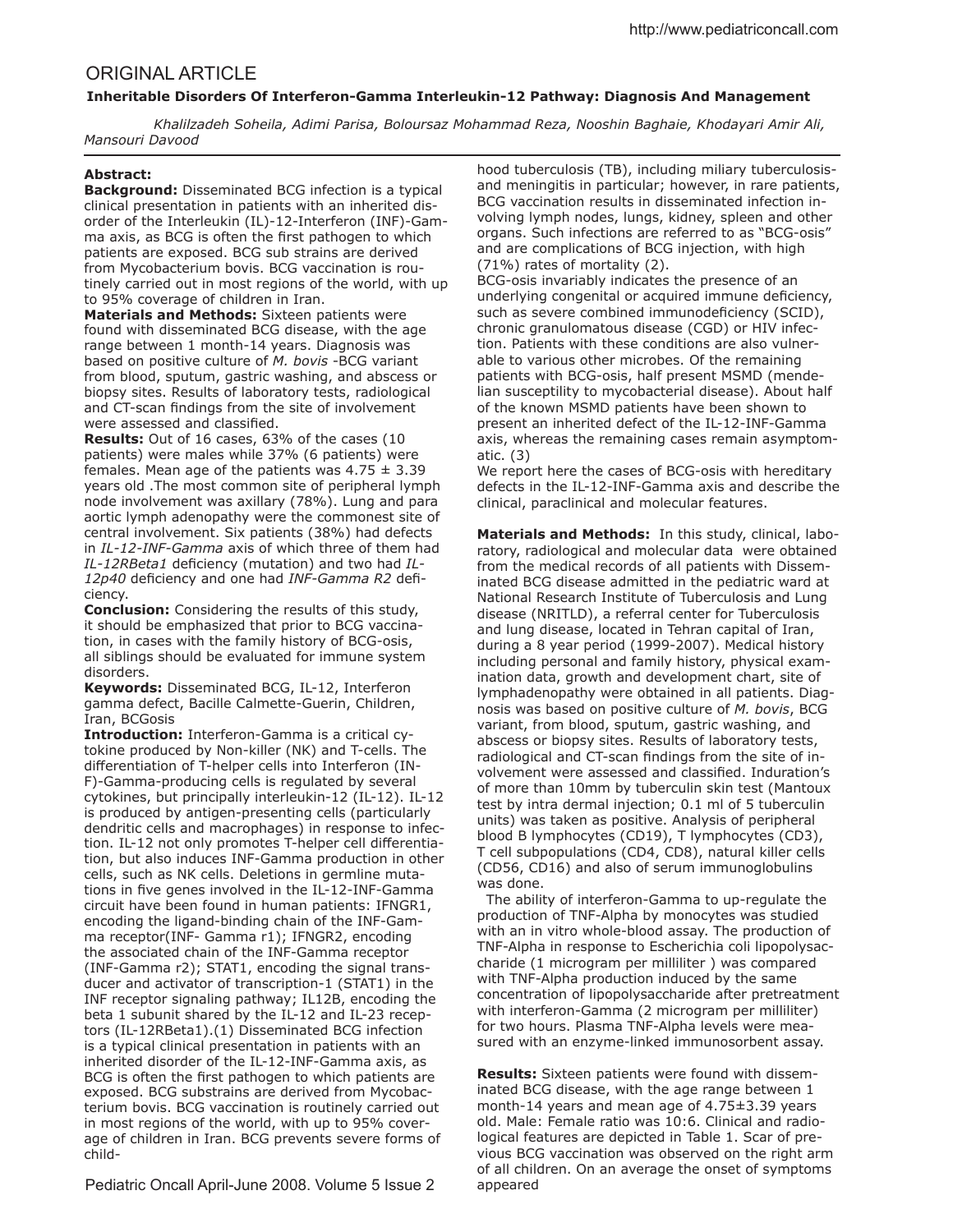at 5.5 months of age. Considering the growth chart, 50% (8 cases) were below the  $10<sup>th</sup>$  percentile curve. Abscess at the injection site was reported in all of the cases. In CT-scan, abdominal involvement was observed in 10 patients (71.4%). In this group, 100% had paraaortic lymphadenopathy, with retroperitoneal lymphadenopathy in one case. 20% of patients had ascites, splenomegaly and abscess formation were seen in 2 cases. In one case hyper resonance nodules was present in the spleen and in another one hyperechoic mass was detected in liver. Tuberculin skin test was positive in 6(37.5%) children.

 8 children (50%) demonstrated hypogammag- lobulinemia (IgG <1000 & IgA<100). Lymphocyte subsets were low in 31 %( 5 cases). Direct smear of gastric washing for AFB were positive in 25 %( 4 cases), culture of gastric lavage was positive in 12.5 %( 2 cases), results of PCR sampling on gastric washing for *M.bovis* were positive in 18.7 %( 3 cases). Direct smear and culture for AFB on lymph node sampling were positive in 18.7 % (3 cases). Pathologic findings compatible with chronic mycobacterial granulomatous tissue with necrosis were seen in 63% (10 cases) of lymph node biopsies.

 Six patients (38%) had defects in *IL-12-INF-Gamma* axis of which three of them had *IL-12RBeta1* deficiency (mutation) and two had *IL-12p40* deficiency and one had *INF-Gamma R2* deficiency. All patients had negative serology for HIV infection.

 All patients received the anti TB medication (Isonaizid, Rifampicin and Ethambutol). Meanwhile in five cases due to poor clinical response and progression of the disease, in addition to the above anti TB regimens, Clarithromycin and Ofloxacin were added. Gamma interferon was used in one case. All the patients are alive and are under regular follow-up.

## **Table 1: Clinical and radiological features of children with BCGosis**

| Lymphadenopathy           | 100% |
|---------------------------|------|
| Right axillary adenopathy | 31%  |
| Hilar adenopathy          | 25%  |
| Mediastinal adenopathy    | 19%  |
| Left axillary adenopathy  | 13%  |
| lFever                    | 85%  |
| <b>Weight Loss</b>        | 80%  |
| Splenomegaly              | 53%  |
| Pneumonia                 | 42%  |
| Pulmonary abscess         | 7%   |
| Skin involvement          | 7%   |
| Pulmonary Nodule          | 7%   |
| Lobar consolidation       | 4%   |

**Discussion:** Immunization of children with Bacillus Calmette-Guerin (BCG), a live attenuated bacterial vaccine derived from Mycobacterium Bovis, is recommended by the World Health Organization in communities with a high prevalence of tuberculosis. (1,2) BCG vaccines are extremely safe in immunocompetent hosts, but possible complications range from local inflammatory reactions (lymphadenitis, abscess and fistula formation) to disseminated diseases (osteomyelitis, bacteremia, meningitis) and death.(3) We found disseminated BCG more common in boys as compared to a study by Deeks et al in Canada during 2005 where the incidence of disseminated BCG disease was slightly higher in girls as compared to boys (4).

 In Iran, BCG vaccination is performed immediately after birth. It has been shown in diferent studies that the complications of BCG vaccination appear within 6 months of birth. (5, 6) In this study mean age for the appearance of the symptoms was 5.5 month. In one case, symptoms appeared at 6 years of age. Most of the clinical signs in our study comprised of fever, weight loss and lymphadenopathy. Also in study by Casanova et al, fever and cachexia were common in the patients. In our study 78.6% had pulmonary and 71.4% sufered from abdominal involvement. Casanova and his colleagues demonstrated lymph node involvement in 94%; with 69% having pulmonary involvement. (7)

Other studies also have demonstrated abdominal involvement in more than 30% and renal involvement in 19% of the cases. In our study, one of the patients (7.1%) had involvement of the urinary system.

 BCG vaccine is contraindicated for people with immunodeficiency diseases. Most of children with disseminated disease have immunodeficiency disorders and should not receive the vaccine if their condition is known. However, the vaccine is given in the neonatal period when it is often difficult to elicit a history of or detect immunodeficiency disorders. This is particularly true for conditions such as SCID, CGD, IL-12-INF-Gamma axis, for which no neonatal screening test is routinely performed (8, 9,10)

 The records of our review showed that most of patients with disseminated BCG disease had immunodeficiency. Immune defects in the IL-12-INF-Gamma axis were identified in six subjects, also genetic study for INF-Gamma receptor deficiency is in progress. In a study by Farhoudi, et al. one of the 6 cases had INF-Gamma receptor deficiency. (11) In the retrospective review of disseminated BCG disease by Lotte, et al, all the 60 patients took part in that study, had cellular immunodeficiency and 31 of these patients died. (12) Additionally, in study of Talbot et al immunodeiciency was identified in 24 out of 28 subjects. $(1)$ ]

 Recently, patients with severe infections due to otherwise poorly pathogenic mycobacteria (non-tuberculous mycobacteria or Mycobacterium bovis BCG) or Salmonella species have been identified with IL-12 IFN Gamma receptor deficiency. Many of these patients were unable to produce or respond to interferon gamma. Unusual mycobacterial infections were also reported in several patients with genetic defects in inhibitor of NFkappaB kinase gamma, a key regulatory molecule in the nuclear factor kappaB pathway. (14) The first seven cases of IL-12 RBeta1 deficiency were published in 1998. Eight years later, 89 IL-12R Beta1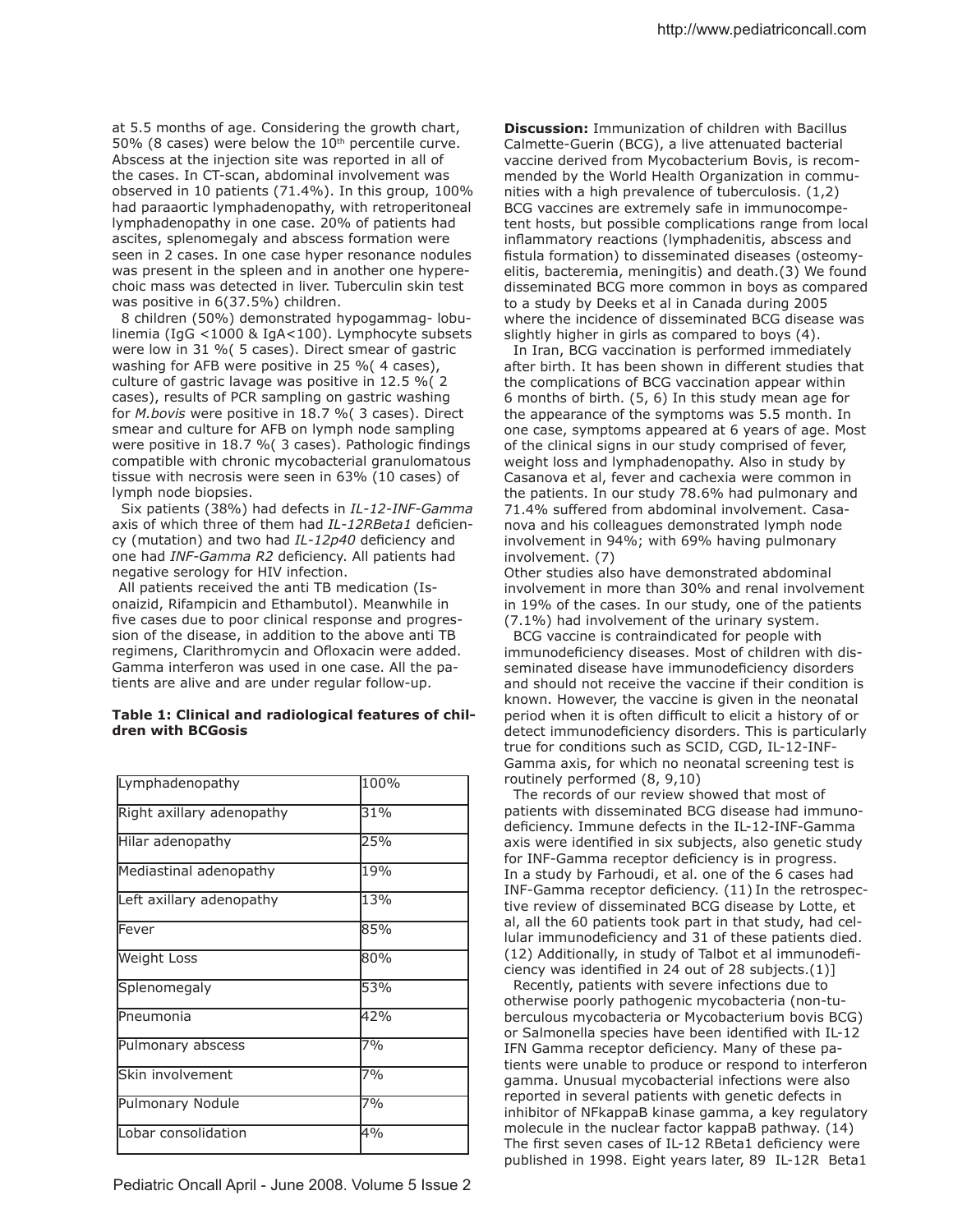deficient patients have been described, including 62 published cases. IL-12RBeta1 deficiency is therefore the most frequent known genetic etiology of MSMD. Forty-one mutant alleles have been identified, 29 of which have been published. All mutant alleles are recessive, loss-of-function and cause recessive complete IL-12RBeta1 deficiency. In this study we report three patients with BCG-osis with *IL-12RBeta1* deficiency, mycobacterial disease and salmonellosis are the most frequent infectious disease in patients with IL-12RBeta1 deficiency. Like IL-12p40-deficient patients, about half of all the known IL-12RBeta1-deficient patients have developed Salmonella infection. Infectious disease occurred before the age of 12 years in symptomatic patients, as in patients with RC-INF-Gamma R1 or INF-Gamma R2 deficiency. However, unlike these patients, the clinical outcome was relatively good, with only 17% deaths, and most patients surviving into adulthood, although our three patients are in childhood period. (15,16)

 All known IL-12B mutations are recessive and lossof-function, resulting in recessive complete IL-12p40 deficiency with a lack of detectable IL-12p40 secretion by the patients' blood cells and EBV-transformed B cells. Our patient with IL-12p40 deficiency presents a novel mutation in IL12B, indicating that IL-12 deficiency is not restricted geographically and that the spectrum of mutations is not as limited as previously thought. The patient suffered chronic infection with a reasonably good outcome. We suggest that the overall prognosis of such cases is good, with broad resistance, low peneterance of the mutation and a favorable outcome regarding of infection.

*INF-Gamma R2* deficiency is one of the rarest genetic etiologies of MSMD: only nine children have been identified, including seven children from the six families reported to date. The first patient was reported in 1998. This child and six other patients had recessive complete (RC) INF-Gamma R2 deficiency. Two forms of RC INF-Gamma R2 deficiency were documented. The study of INF-Gamma R2 deficiency has had unexpected genetic implications, beyond the field of MSMD and even that of primary immunodeficiencies. (17, 18)

 In one of our patients investigation of the IL-12- INF-Gamma axis by means of a recently developed whole-blood cells in response to BCG plus INF-Gamma sequencing of the INFGR1, INFGR2, and STAT1 genes revealed that the patient was homozygous for a missense mutation in INFGR2 (T168N). The parents were heterozygous for this mutation, which was not found in 100 healthy controls tested. The pathogenic efects of this mutation were shown to be due to the creation of a novel N-glycosylation site in INF-Gamma R2. The receptors were expressed on the cell surface, defining a novel form of INF-Gamma R2 deficiency. These data unambiguously demonstrated the presence of an autosomal recessive, complete INF-Gamma R2 deficiency in this patient. By analogy with other INF-Gamma R2-deficient patients and the larger number of patients with complete INF-Gamma R1 deficiency, this patient probably has a poor prognosis, despite his current clinical remission.

Inherited *INF-Gamma R1* deficiency was the first genetic etiology of MSMD to be identified, in 1996.(18) In the last 10 years, 30 diferent *INFGR1* mutations have

been identified in 86 patients world-wide. INF-Gamma R1 deficiency is a very severe condition, with an early onset of infection and a poor prognosis.(19) Children are mostly infected by BCG and environmental mycobacteria, notably rapidly growing mycobacteria such in our patient with INF-Gamma R1 deficiency the type of bacilli was mycobacterium rapid growing.(20) The clinical penetrance of INF-Gamma R1 deficiency is complete in childhood, and the mean age at onset of first infection is 3.1 years compared to our patient the onset of symptoms was 2 year old. Most of the affected children died in childhood and only four of the 22 published patients reached the age of 12 years, our case now is 6 years old. Antibiotic treatment does not give full and sustained clinical remission and INF-Gamma has no efect in the absence of a functional receptor. (21)

 In various studies, the rate of mortality and morbidity among children with disseminated BCG disease is greater than 70%. (22) Also in Casanova, et al. study the prognosis of BCG infection was poor and mortality rate reported as 43%. In the study of Afshar Paiman, et al. most of their patients died despite aggressive management. (1) However in our study, one of our patients expired due to dissemination of BCG infection.

 Treatment of these diseases include: anti bacterial, anti tuberculosis in addition to INF-Gamma in selected cases. More advanced treatment procedures, such as bone marrow transplantation or gene therapy, might improve the prognosis of such patients in the future. (20)

#### **References:**

1. Afshar Paiman S, Siadati A, Mamishi S, Tabatabaie P, Khotaee G. Disseminated Mycobacterium bovis Infection after BCG Vaccination. Iran J Allergy Asthma Immunol. 2006 ;5(3):133-7

2. Colditz GA, Berkey CS, Mosteller F, et al. The efficacy of bacillus Calmette-Guerin vaccination of newborns and infants in the prevention of tuberculosis: meta-analyses of the published literature. *Pediatrics*. 1995;96:29 –35

3. Wiker HG, Bjune G. Tuberculosis vaccines Tidsskr Nor Laegeforen. 2006 19;126(20):2678-81

4.Deeks SL, Clark M, Scheifele DW, Law BJ, Dawar M, Ahmadipour N, Walop W,Ellis CE, King A. Serious adverse events associated with bacille Calmette-Guerin vaccine in Canada. Pediatr Infect Dis J. 2005;24(6):538-41

5. Abaev IuK. Surgical complications following BCG vaccination Vestn Khir Im I I Grek. 2006;165(2):122-4

6.Muto J, Kuroda K, Tajima S. Papular tuberculides post-BCG vaccination: case report and review of the literature in Japan. Clin Exp Dermatol. 2006 ;31(4):611-2

7. Casanova JL, Blanche S, Emile JF, Jouanguy E, Lamhamedi S, Altare F, Stephan JL, Bernaudin F, Bordigoni P, Turck D, Lachaux A, Albertini M, Bourrillon A, Dommergues JP, Pocidalo MA, Le Deist F, Gaillard JL, Griscelli C, Fischer A. Idiopathic disseminated bacillus Calmette-Guerin infection: a French national retrospective study.Pediatrics. 1996 ;98(4 Pt 1):774-8

8. Culic S, Kuzmic I, Culic V, Martinic R, Kuljis D, Pranic-Kragic A, Karaman K, Jankovic S. Disseminated BCG infection resembling langerhans cell histiocytosis in an infant with severe combined immunodeficiency: a case report.Pediatr Hematol Oncol. 2004 ;21(6):563-72

9. Hodsagi M, Uhereczky G, Kiraly L, Pinter E. BCG dissemination in chronic granulomatous disease (CGD).Dev